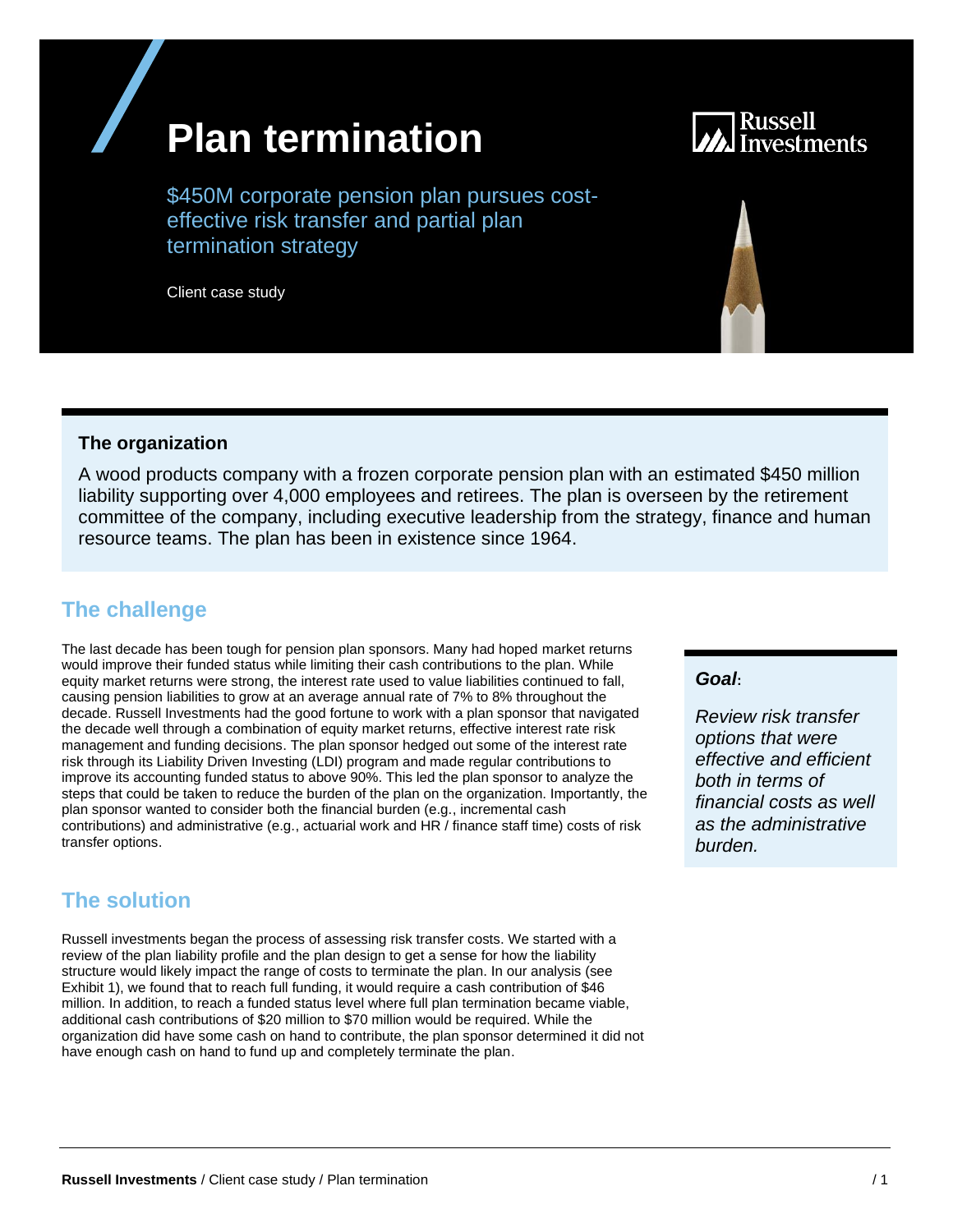|                                                   | <b>PREMIUM VS. ACCOUNTING</b> |                                   |                                                          | <b>TERMINATION COST</b> |                                |
|---------------------------------------------------|-------------------------------|-----------------------------------|----------------------------------------------------------|-------------------------|--------------------------------|
| <b>POPULATION</b>                                 | <b>LUMP SUM</b>               | <b>ANNUITY</b><br><b>PURCHASE</b> | <b>ESTIMATED</b><br><b>ACCOUNTING</b><br>LIABILITY (\$M) | LOW<br><b>ESTIMATE</b>  | <b>HIGH</b><br><b>ESTIMATE</b> |
| <b>Active</b>                                     | $-5\%$ to $+5\%$              | $+15\%$ to $+30\%$                | \$149                                                    | 161                     | 187                            |
| <b>Terminated</b><br><b>Vested</b>                | $-5\%$ to $+5\%$              | $+10\%$ to $+25\%$                | 41                                                       | 43                      | 50                             |
| Retired                                           | N/A                           | $+0\%$ to $+15\%$                 | 264                                                      | 269                     | 290                            |
|                                                   |                               | Total                             | 454                                                      | 473                     | 527                            |
| Estimated premium (%) over accounting liabilities |                               |                                   |                                                          | $+4%$                   | +16%                           |
| Year-end assets                                   |                               |                                   | 408                                                      | 408                     | 408                            |
| Contributions needed to fully fund the shortfall  |                               |                                   | 46                                                       | 65                      | 119                            |

#### **Exhibit 1: Overview of plan termination pricing**

Source: Russell Investments

Ranges shown are intended to be indicative of the ranges that may be offered to an average pension plan population. Actual results will depend on actual plan provisions and demographics and may be higher or lower than the amounts shown here. Assets and estimated liabilities are as of December 31, 2016 and based on cash flows provided by the plan actuary

An insurance company or annuity pricing consultant should be contacted for actual pricing.

With full plan termination off the table, Russell Investments then analyzed plan provisions to see how the organization's benefit structures might make it attractive to purchase annuities for a sub-set of its plan population. We found that their retiree benefit forms were straightforward, and their employee population had demographic attributes that might make them inexpensive to annuitize. At this point, the plan sponsor reached out to an insurer to solicit a bid on their retiree population to confirm the cost of this potential strategy. The plan sponsor found it would be able to purchase \$277 million in annuities for retirees, which would remove over 40% of the plan's liability at a small premium. This was an attractive tradeoff to the plan sponsor, and it wanted to consider moving ahead with an annuity purchase for all current plan retirees. However, before moving forward, we worked with the plan sponsor to evaluate the post-risk transfer funded status impact.

The plan sponsor's objective was to maintain the plan's funded status at a level of 90% or greater following the retiree population annuitization. Russell Investments was able to demonstrate that if the plan sponsor contributed approximately \$20 million to the plan, it would achieve this result while dramatically reducing the magnitude and volatility impact of the pension plan on the overall organization.

*With full plan termination off the table, Russell Investments analyzed plan provisions to see how the organization's benefit structures might make it attractive to purchase annuities for a sub-set of its plan population.*

*The plan sponsor found it would be able to purchase \$277 million in annuities for retirees, which would remove over 40% of the plan's liability at a small premium.*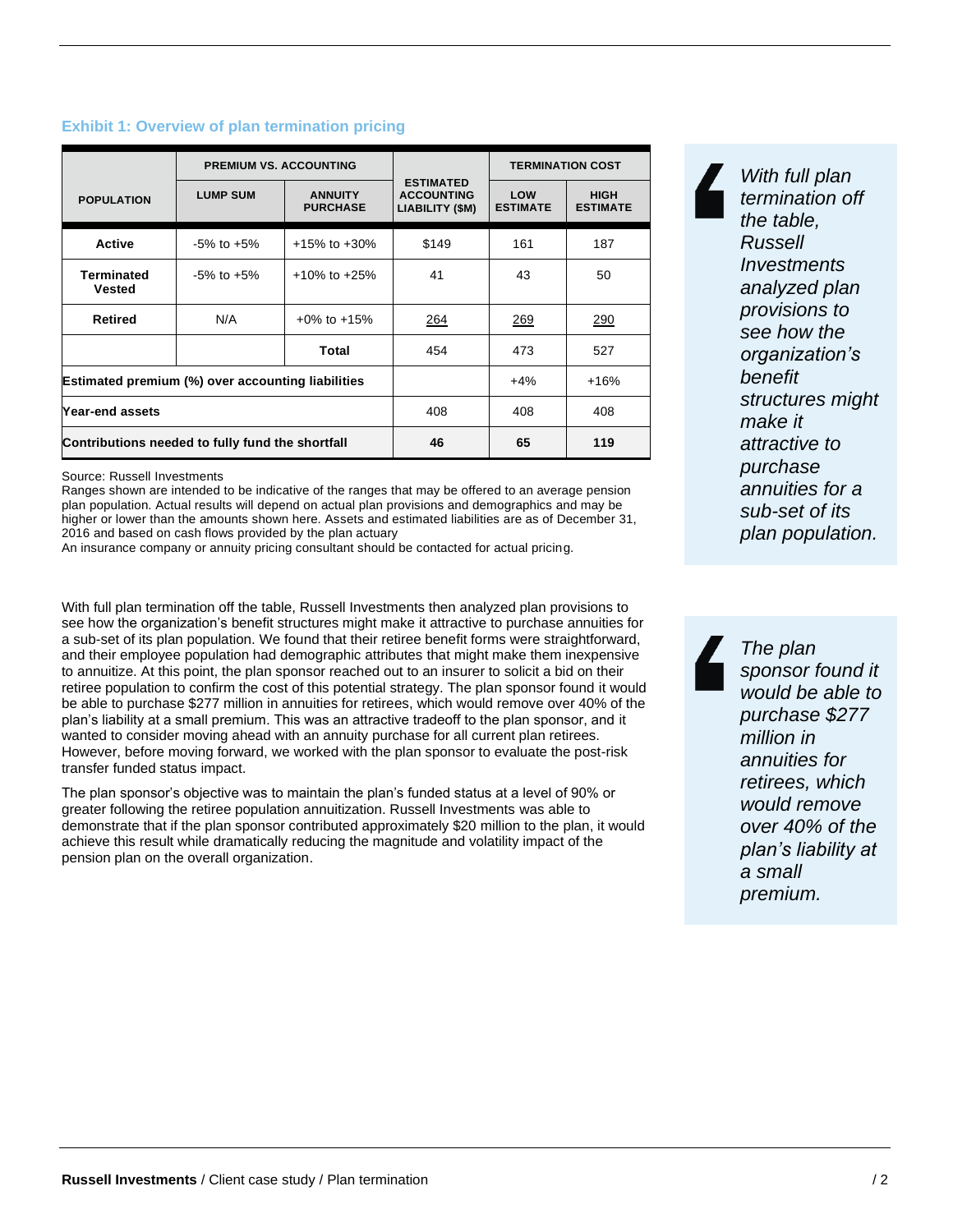#### **Exhibit 2: Evolution of plan liability**





#### Source: Russell Investments

Exhibit B is calculated using the study input and assumptions outlined in this report. Forecasting represents predictions of market prices and/or volume patterns utilizing varying analytical data. It is not representative of a projection of the stock market, or of any specific investment.

Once we completed the funding analysis, we began evaluating the investment strategy for the remaining portion of the portfolio. With plan funded status over 90% we modified the plan's existing LDI strategy and put in place an updated asset allocation that increased the liability driven bond allocation and hedge ratio. Return seeking assets (equities and alternatives) were reduced from 55% to 17%, while the LDI allocation was increased from 45% to 83%. In addition, the duration of the plan's liability, after the removal of the plan's retiree population, increased by over four years. To increase the hedge ratio, we employed Treasury STRIPs to increase the plan's hedge ratio from 40% to over 90%. This revised LDI strategy allowed the plan to effectively hibernate by focusing the bulk of the remaining portfolio on hedging liabilities while waiting for the non-retired population to move into retirement when the additional cost of purchasing annuities is expected to become significantly lower.

#### **Exhibit 3: Evolution of plan's asset allocation**



Source: Russell Investments